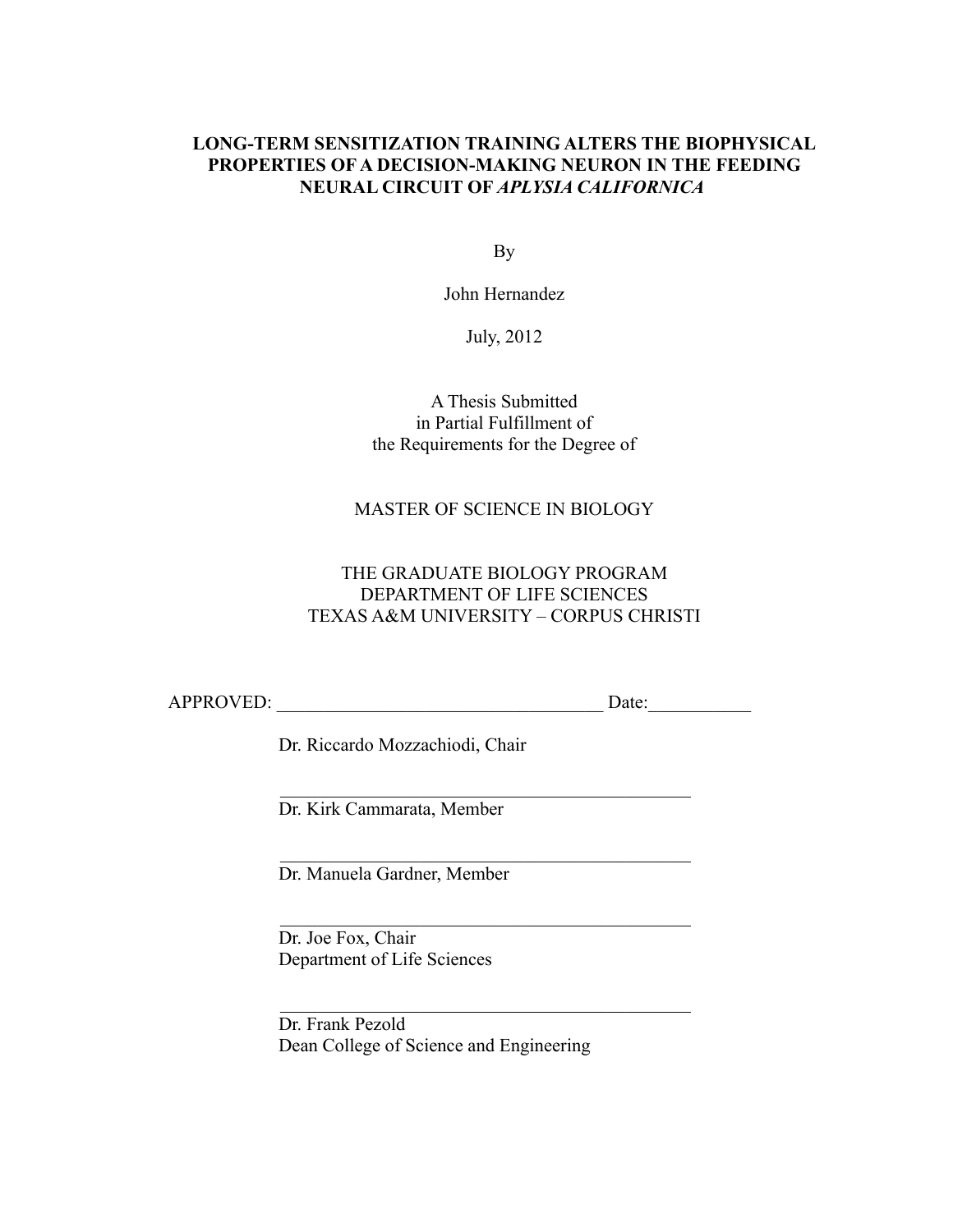### **ABSTRACT**

The marine mollusk *Aplysia californica* is an exceptional model system to study the cellular mechanisms underlying learning-induced behavioral modifications. One particular well-studied learning paradigm in *Aplysia* is long-term sensitization (LTS), which has mainly been examined as an enhancement of defensive reflexes, such as the tail-siphon withdrawal reflex (TSWR). It was recently established that LTS is accompanied by a suppression of biting behavior, 24 h after LTS training. This LTS training-induced suppression of biting behavior is associated, at the cellular level, with a decrease in excitability of neuron B51, a key decision-making neuron that is pivotal for the elicitation of biting behavior. The decrease in excitability of B51 is expressed as an increase in the threshold to elicit regenerative bursts of action potentials (i.e., plateau potentials) and is not accompanied by changes in resting properties (i.e., resting membrane potential and input resistance), suggesting the modulation of voltagedependent ion channels. Therefore, the goal of this study was to identify changes in voltage-dependent Na<sup>+</sup> and/or K<sup>+</sup> channels, produced by LTS training, by using pharmacological blockers of Na<sup>+</sup>, K<sup>+</sup>, and Ca<sup>2+</sup> channels.

There were two groups in this research project: LTS trained and untrained (control). Biting behavior and the TSWR were measured before and 24 h after treatment in trained and untrained animals. After measuring biting behavior and the TSWR 24 h after training, the buccal ganglion, which houses neuron B51, was excised and prepared for intracellular recordings. Using the standard two-electrode current clamp technique,

ii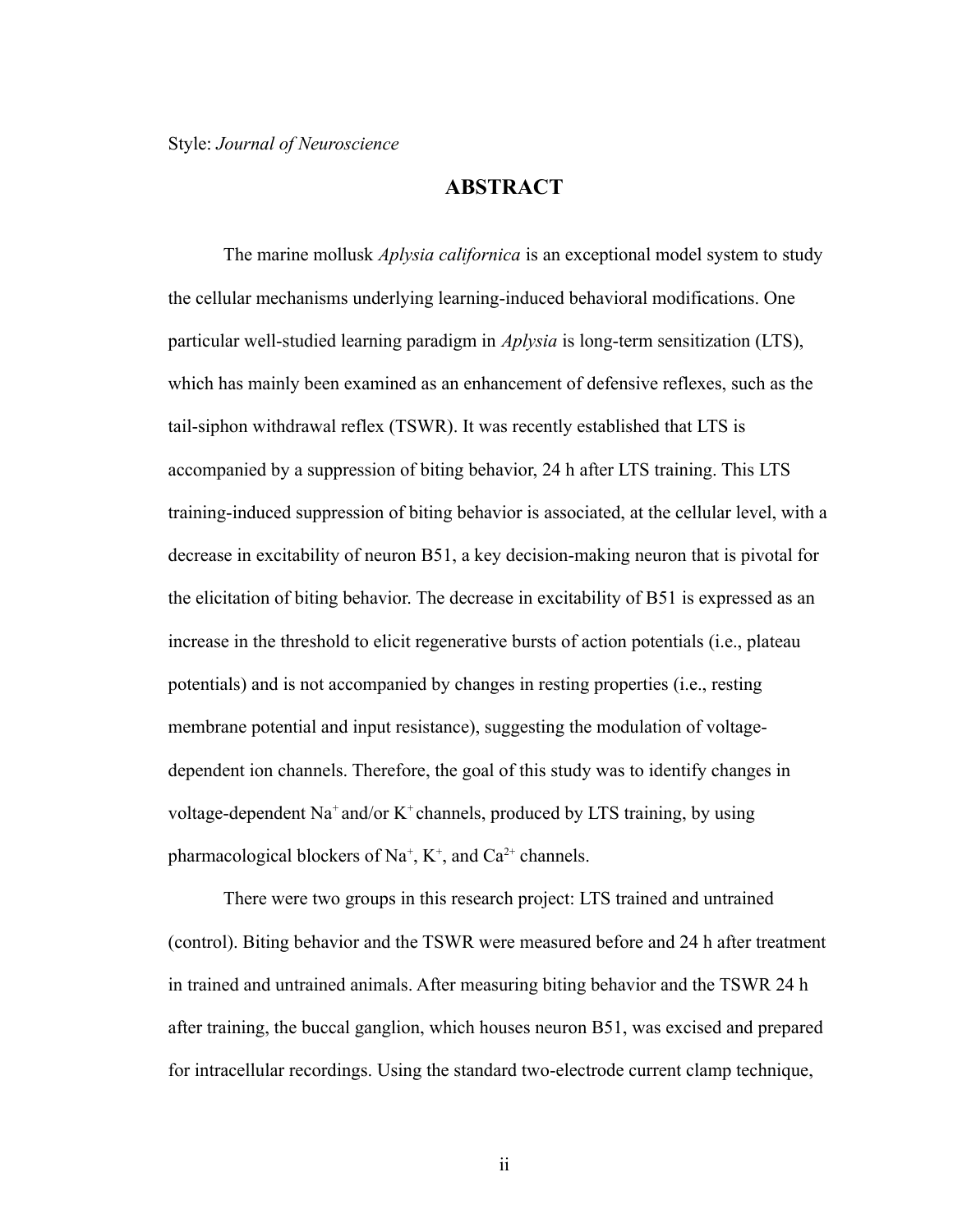the resting membrane potential, input resistance and burst threshold of B51 were analyzed in LTS trained and untrained animals. In order to isolate the contribution of voltage-dependent Na<sup>+</sup> and K<sup>+</sup> channels to B51 properties, the following combinations of channel blockers were used: 1) Tetraethylammonium (blocks delayed-rectifier K<sup>+</sup> channels), 4-Aminopyridine (blocks transient  $K^+$ channels) and Cobalt (blocks Ca<sup>2+</sup> and  $Ca^{2+}$ -dependent K<sup>+</sup> channels) to isolate voltage-dependent Na<sup>+</sup> channels, 2) Tetrodotoxin (blocks  $Na<sup>+</sup>$ channels) and Cobalt to isolate voltage-dependent  $K<sup>+</sup>$ channels. After obtaining B51 properties, the population of animals was divided into two groups: B51 with isolated voltage-dependent Na<sup>+</sup>channels and B51 with isolated voltage-dependent K<sup>+</sup> channels. In each of these groups, the voltage responses to injected current were dominated by voltage-dependent  $Na^+$  and  $K^+$  channels, respectively. For both groups, the resting membrane potential, input resistance, burst threshold were again analyzed after the channel blockers were applied. For the  $Na<sup>+</sup>$  channels isolated group, the threshold to elicit the first action potential (i.e., firing threshold) was also measured. For the  $K^+$ channels isolated group, neuron B51 did not elicit actions potentials but instead elicited K + -dependent depolarizations. Therefore, the following parameters were measured: the area, the current-voltage responses, and the resistance to depolarizing current injections.

The data collected from this experiment show that 24 h after LTS training, *Aplysia* exhibit a suppression of biting behavior and a decrease in excitability of B51, which confirmed previous findings. The analysis of the effects of LTS training on B51 voltage-dependent channels revealed that the Na<sup>+</sup>-dependent firing threshold was higher in B51 from trained animals as compared to untrained animals. The  $K^+$ -dependent properties of B51 were not significantly different between LTS trained and untrained

iii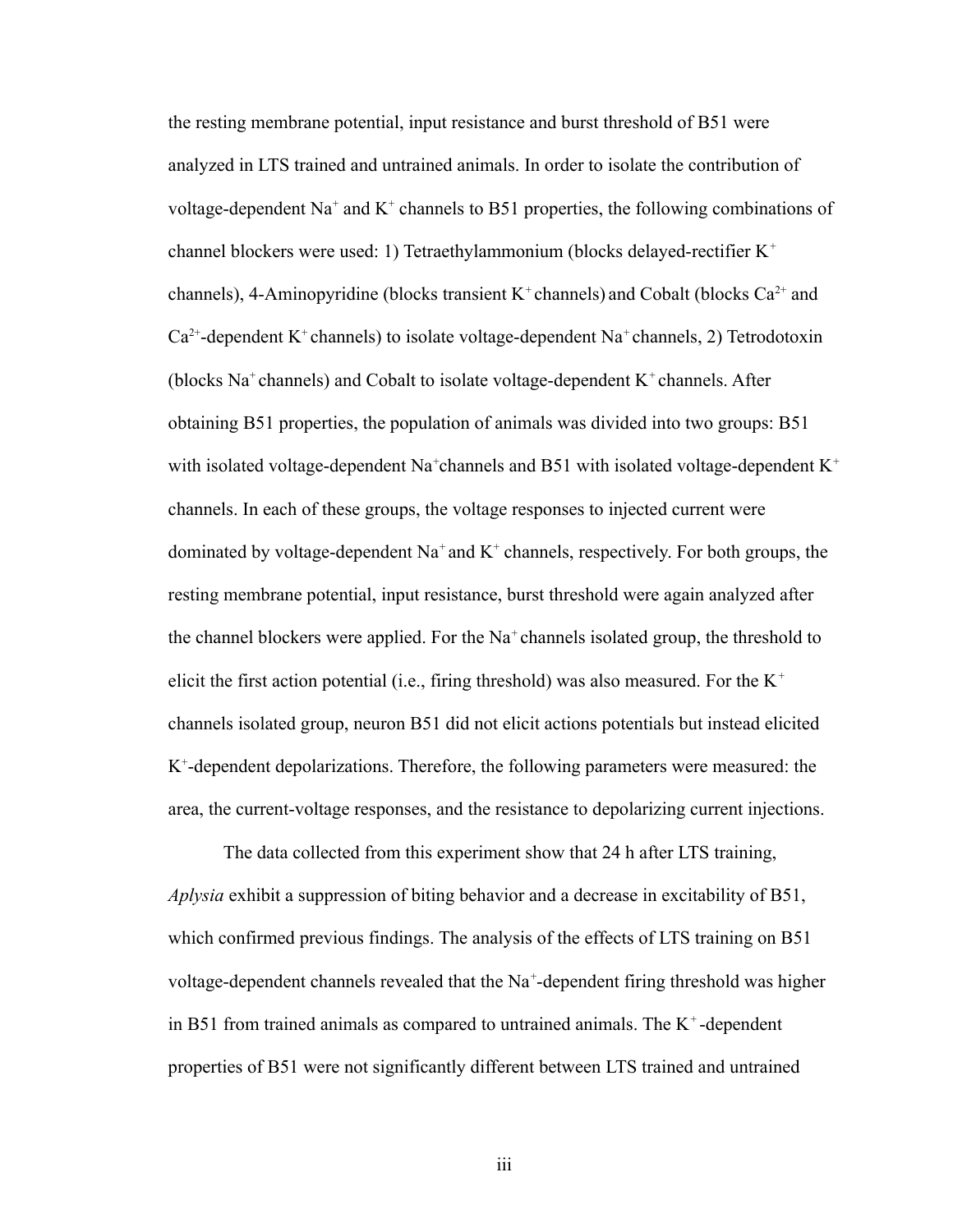animals.

The experiment conducted shows that the effects of LTS training can biophysically manifest at the cellular level, in a decision-making neuron (i.e., neuron B51). In particular, the data from this experiment show that the increase in the Na<sup>+</sup> -dependent firing threshold in LTS trained B51 contributes, at least in part, to the decrease in B51 excitability observed following LTS training. This finding indicates that the LTS training-induced decrease in B51 excitability is  $Na<sup>+</sup>$  dependent, thus suggesting that training selectively modified the biophysical properties of voltage-dependent  $Na<sup>+</sup>$ channels in B51. Given that B51 is a decision-making neuron, which exhibits an all-ornothing regenerative burst of action potentials, the change in Na<sup>+</sup>channels may represent one of the mechanisms underlying the decreased number of bites elicited 24 h after LTS training.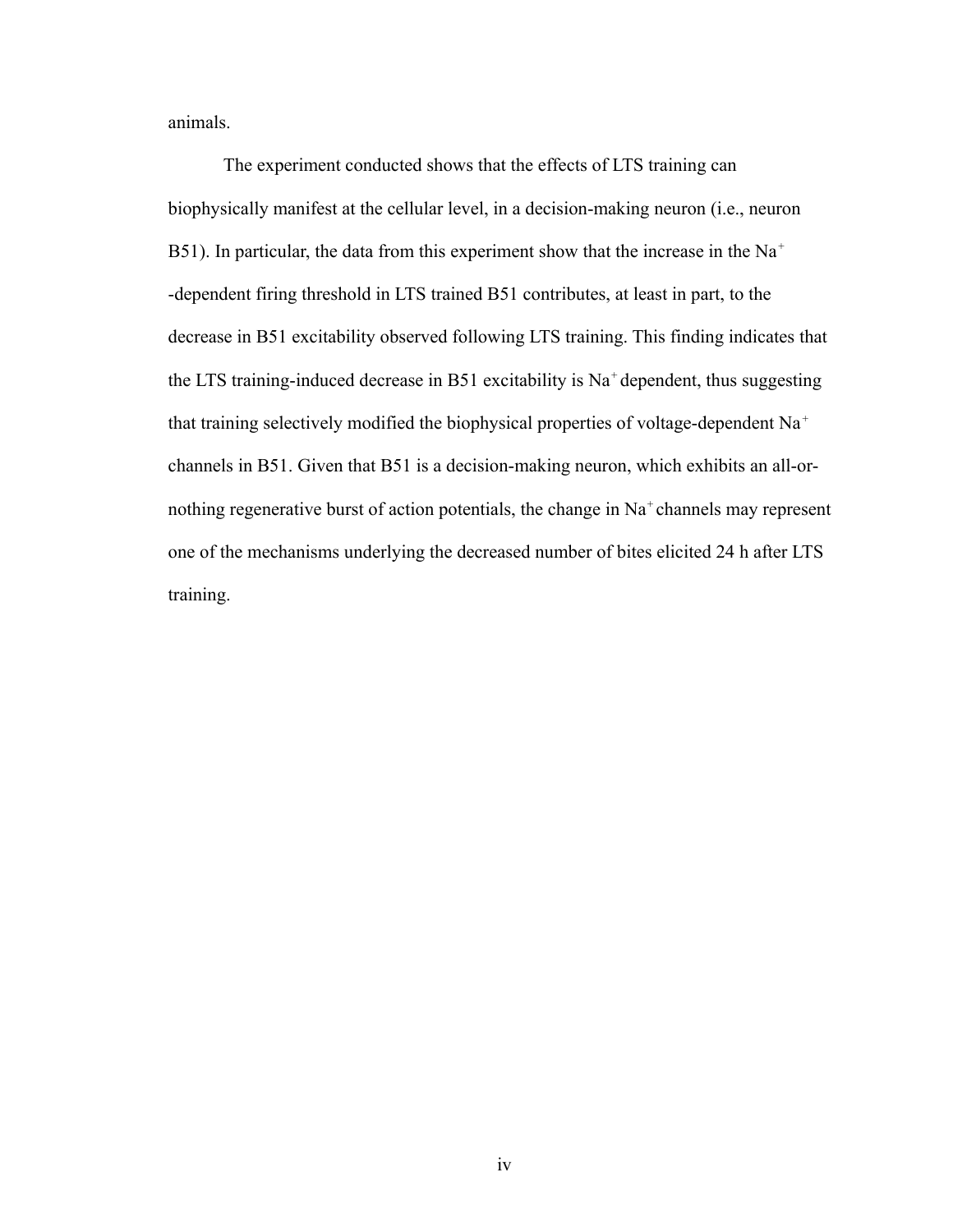# **TABLE OF CONTENTS**

| <b>ABSTRACT</b>                                                                       | $\ddot{\rm n}$ |
|---------------------------------------------------------------------------------------|----------------|
| <b>TABLE OF CONTENTS</b>                                                              | V              |
| <b>LIST OF FIGURES</b>                                                                | viii           |
| <b>ACKNOWLEDGEMENTS</b>                                                               | X              |
| <b>INTRODUCTION</b>                                                                   | $\mathbf{1}$   |
| The origins of neuroscience                                                           | $\mathbf{1}$   |
| Learning and memory                                                                   | $\overline{2}$ |
| Associative and nonassociative learning                                               | $\overline{3}$ |
| Using a tractable nervous system for studying learning and memory                     | $\overline{4}$ |
| Using the tail-siphon withdrawal reflex to study sensitization in Aplysia californica | 4              |
| Feeding behavior of <i>Aplysia</i>                                                    | 5              |
| The neural circuitry controlling biting behavior in <i>Aplysia</i>                    | $\overline{7}$ |
| The role of B51 in the suppression of biting behavior, 24 h after LTS training        | 9              |
| Voltage-dependent ion channels: The sentries regulating neuronal excitability         | 10             |
| Objectives                                                                            | 12             |
| <b>MATERIALS and METHODS</b>                                                          | 12             |
| Animals                                                                               | 12             |
| Preparation of animals for behavioral testing                                         | 13             |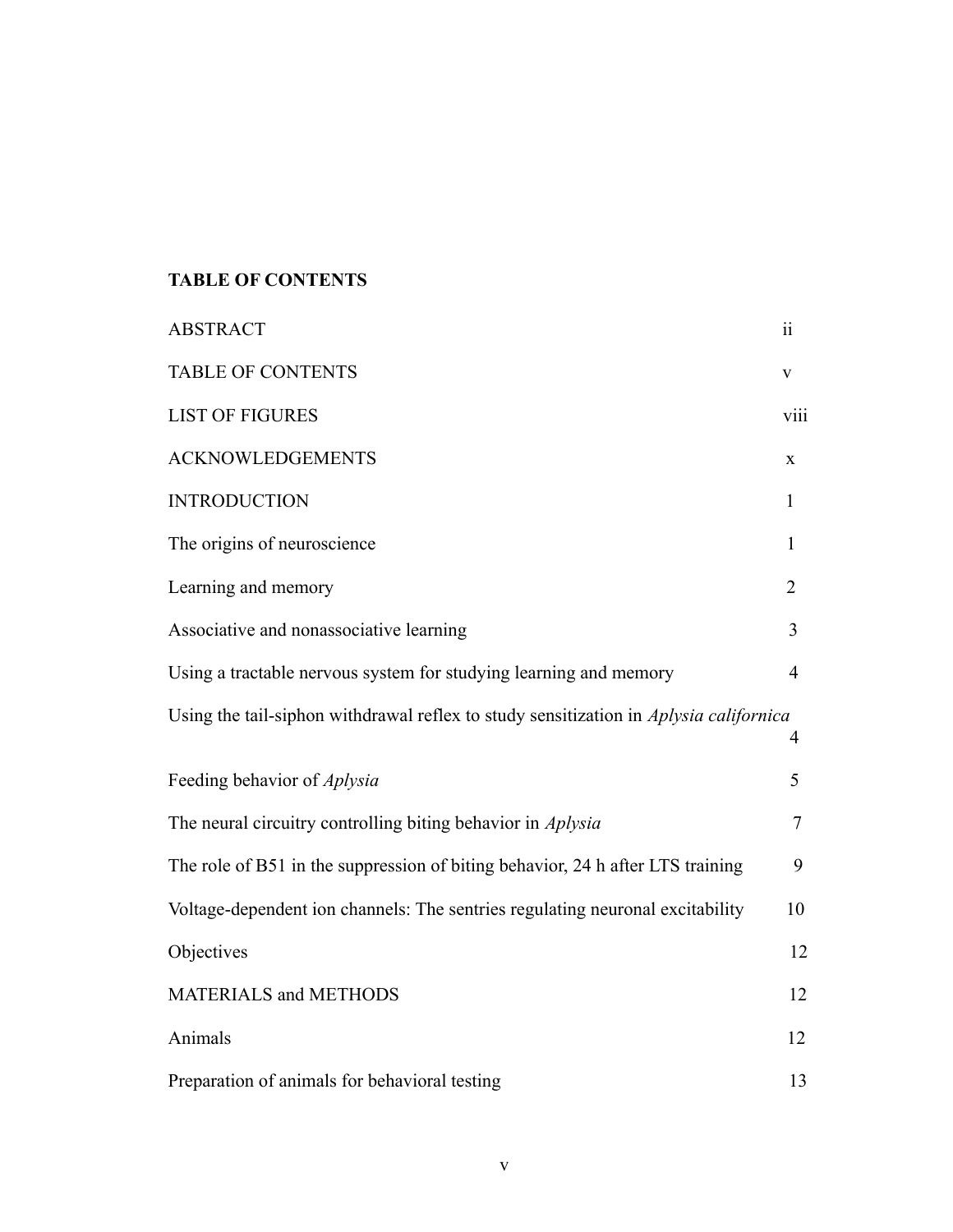| Parapodectomies                                                                                        | 13 |
|--------------------------------------------------------------------------------------------------------|----|
| Implantation of electrodes                                                                             | 14 |
| Behavioral testing                                                                                     | 16 |
| Measuring the TSWR                                                                                     | 17 |
| Measuring biting behavior                                                                              | 19 |
| Long-term sensitization training                                                                       | 20 |
| Criteria for animal use                                                                                | 21 |
| Measurement of B51 membrane properties                                                                 | 22 |
| Preparing channel blockers                                                                             | 25 |
| Making the TEA, 4-AP and $Co2+$ solutions                                                              | 25 |
| Making the TTX solutions                                                                               | 25 |
| Isolation of voltage-dependent $Na^+$ and $K^+$ channels                                               | 25 |
| Isolating B51 voltage-dependent $Na+$ channels                                                         | 25 |
| Isolating B51 voltage-dependent $K^+$ channels                                                         | 26 |
| Internal controls                                                                                      | 26 |
| Internal control for determining the efficacy of<br>TEA, 4-AP and $Co2+$ concentrations                | 26 |
| Internal control for determining the efficacy of<br>TTX and $Co^{2+}$ concentrations                   | 27 |
| Measuring B51 properties after isolating voltage-dependent Na <sup>+</sup> and K <sup>+</sup> channels | 28 |
| Measuring B51 properties after isolating voltage-dependent $Na^+$ channels                             | 28 |
| Measuring B51 properties after isolating voltage-dependent $K^+$ channels                              | 28 |
| Experimental design                                                                                    | 29 |
| Statistical analysis                                                                                   | 30 |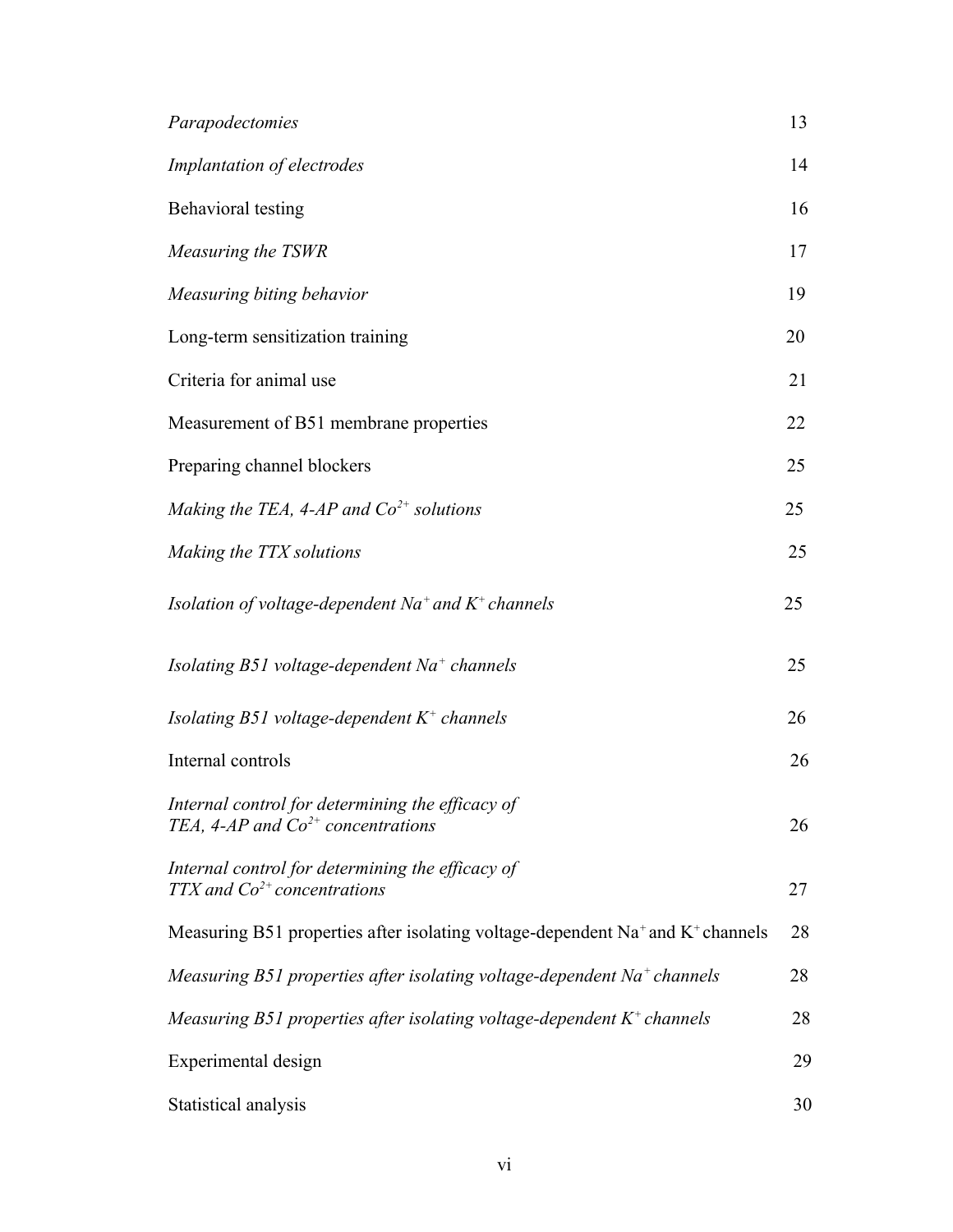| <b>RESULTS</b>                                                                                                                | 32 |
|-------------------------------------------------------------------------------------------------------------------------------|----|
| The effects of LTS training on TSWR and biting behavior                                                                       | 32 |
| The effects of LTS training on B51 membrane properties                                                                        | 33 |
| Pilot study: Effects of blocking voltage-dependent $K^+$ and $Ca^{2+}$ on elicited spikes<br>in neuron B3                     | 34 |
| The contribution of Na <sup>+</sup> channels to B51 properties 24 h after LTS training                                        | 35 |
| Pilot study: The effects of blocking voltage-dependent Na <sup>+</sup> and Ca <sup>2+</sup> channels<br>on neuron B3 activity | 39 |
| The contribution of $K^+$ channels to B51 properties 24 h after LTS training                                                  | 39 |
| <b>DISCUSSION</b>                                                                                                             | 44 |
| LTS training induces a suppression of biting behavior<br>concomitant to enhanced TSWR                                         | 44 |
| LTS training decreases the excitability of $B51$ at 24 h                                                                      | 45 |
| Modification to threshold of activation in voltage-dependent $Na^+$ channels of B51,<br>24 h after LTS training               | 46 |
| <b>Future</b> directions                                                                                                      | 48 |
| <b>CONCLUSIONS</b>                                                                                                            | 50 |
| <b>LITERATURE CITED</b>                                                                                                       | 52 |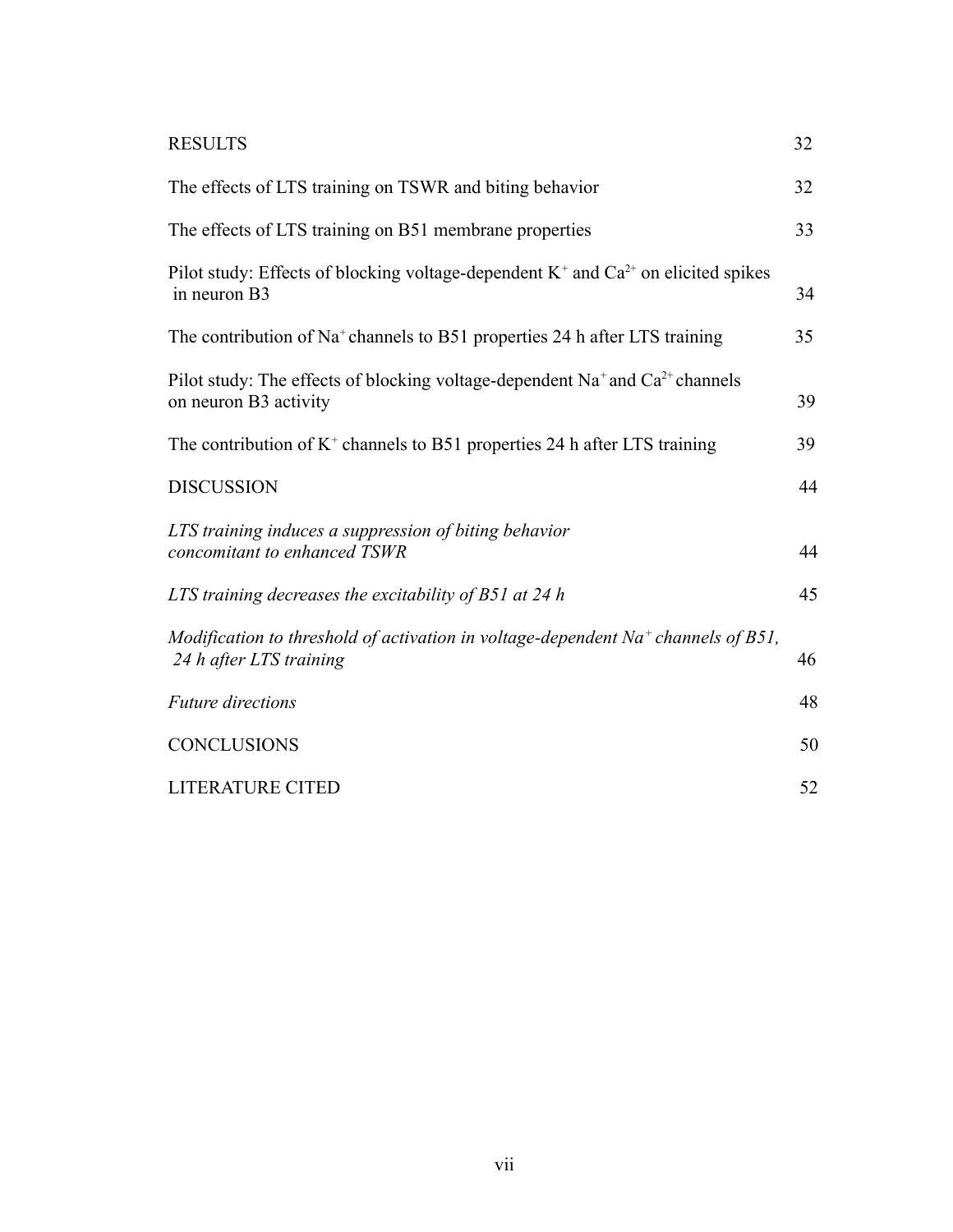# **LIST OF FIGURES**

| Figure 1. Effects of LTS training on B51 membrane properties                                | 9  |
|---------------------------------------------------------------------------------------------|----|
| Figure 2. Checking for breaks in Teflon-coated wire<br>using a multimeter (FLUKE 73II)      | 14 |
| Figure 3. A Teflon-coated silver wire in a needle, ready for implantation                   | 15 |
| Figure 4. Illustration of electrode implantation                                            | 16 |
| Figure 5. Illustration of the TSWR in <i>Aplysia</i>                                        | 17 |
| Figure 6. Photograph illustrating electrode hook-up                                         | 17 |
| Figure 7. Biting phases of <i>Aplysia</i>                                                   | 20 |
| Figure 8. Illustration of LTS training                                                      | 21 |
| Figure 9. Illustration of the buccal ganglion                                               | 23 |
| Figure 10. Measuring spike duration                                                         | 27 |
| Figure 11. Measuring the area of $K^+$ -dependent B51 depolarizations                       | 29 |
| Figure 12. Experimental design                                                              | 30 |
| Figure 13. Effects of LTS training on TSWR and biting behavior                              | 32 |
| Figure 14: LTS training decreased B51 excitability                                          | 33 |
| Figure 15: LTS training did not modify Vm or Rm of B51                                      | 34 |
| Figure 16: Pilot study: Effects of isolating Na <sup>+</sup> channels on elicited B3 spike  | 35 |
| Figure 17. LTS training did not modify Na <sup>+</sup> -dependent resting properties of B51 | 36 |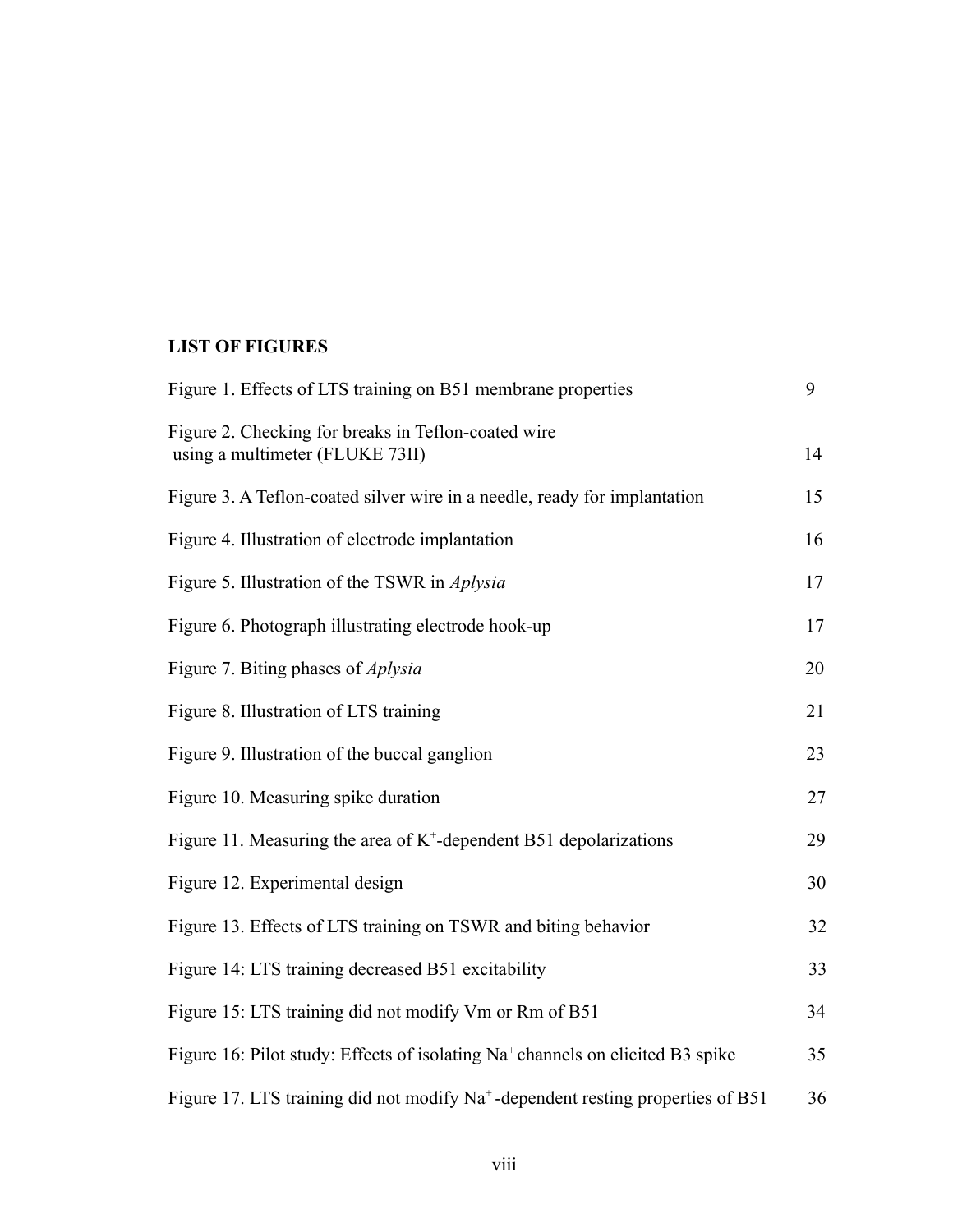| Figure 18. LTS training did not significantly induce a change in                                                |    |
|-----------------------------------------------------------------------------------------------------------------|----|
| Na <sup>+</sup> -dependent burst threshold of B51                                                               | 37 |
| Figure 19. LTS training increased the firing threshold of B51 Na <sup>+</sup> channels                          | 38 |
| Figure 20. Pilot study: Effects of isolating $K^+$ channels on elicited B3 spikes                               | 39 |
| Figure 21. LTS training did not modify $K^+$ -dependent resting properties of B51                               | 40 |
| Figure 22. LTS training did not modify the amplitude of B51 depolarizations                                     | 41 |
| Figure 23. LTS training did not significantly affect the area of B51 depolarizations                            | 42 |
| Figure 24. LTS training did not significantly affect B51 input resistance to<br>depolarizing current injections | 43 |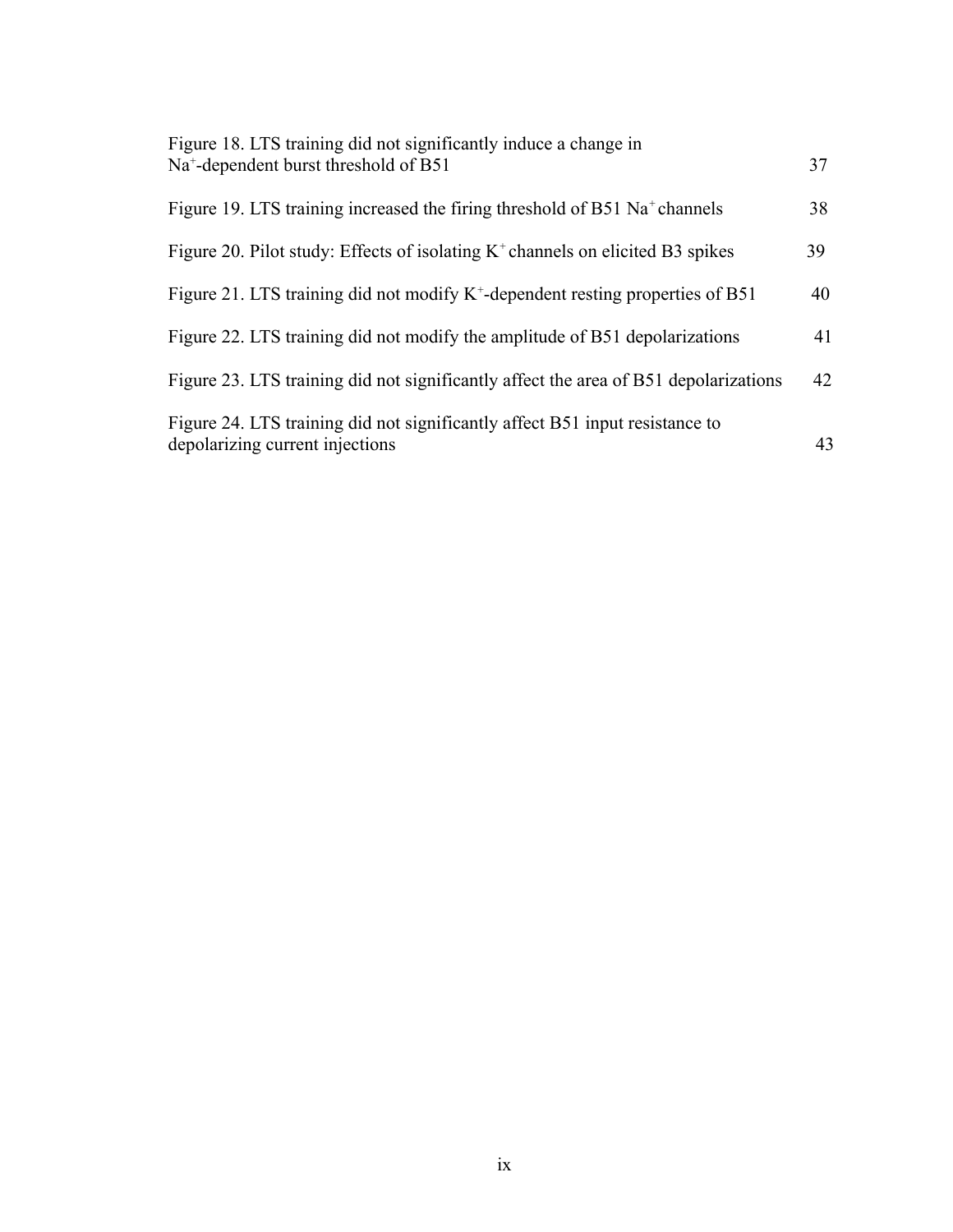#### **ACKNOWLEDGMENTS**

 In Dr. Mozzachiodi's research laboratory, the marine mollusk *Aplysia californica* is studied to understand the fundamental mechanisms underlying learning and memory. However, studying learning and memory in *Aplysia*, at the behavioral and cellular level, was not simple. More specifically, I am referring to the main focus of my graduate research: studying neuron B51. Although neuron B51 provides the unique opportunity study the cellular properties contributing to changes in behavior; the catch was managing to finding the neuron and impaling it consistently with two electrodes. Despite all of the stress from my research, they were small prices to pay to gain a great deal of knowledge, patience, and independent working skills that will help me in my future endeavors. Also, I believe that my graduate career was an enjoyable experience because of the great people I worked with in the laboratory. Without them, it would have been a much more stressful experience.

First off, I would like to thank Dr. Riccardo Mozzachiodi and Dr. Marcy Wainwright for all of their support, patience, understanding and advice. I am extremely lucky to have worked with such great people who put up with all of my shenanigans. I also would like to thank Kathy Dickinson, Max Odem and all of the undergraduates in

x